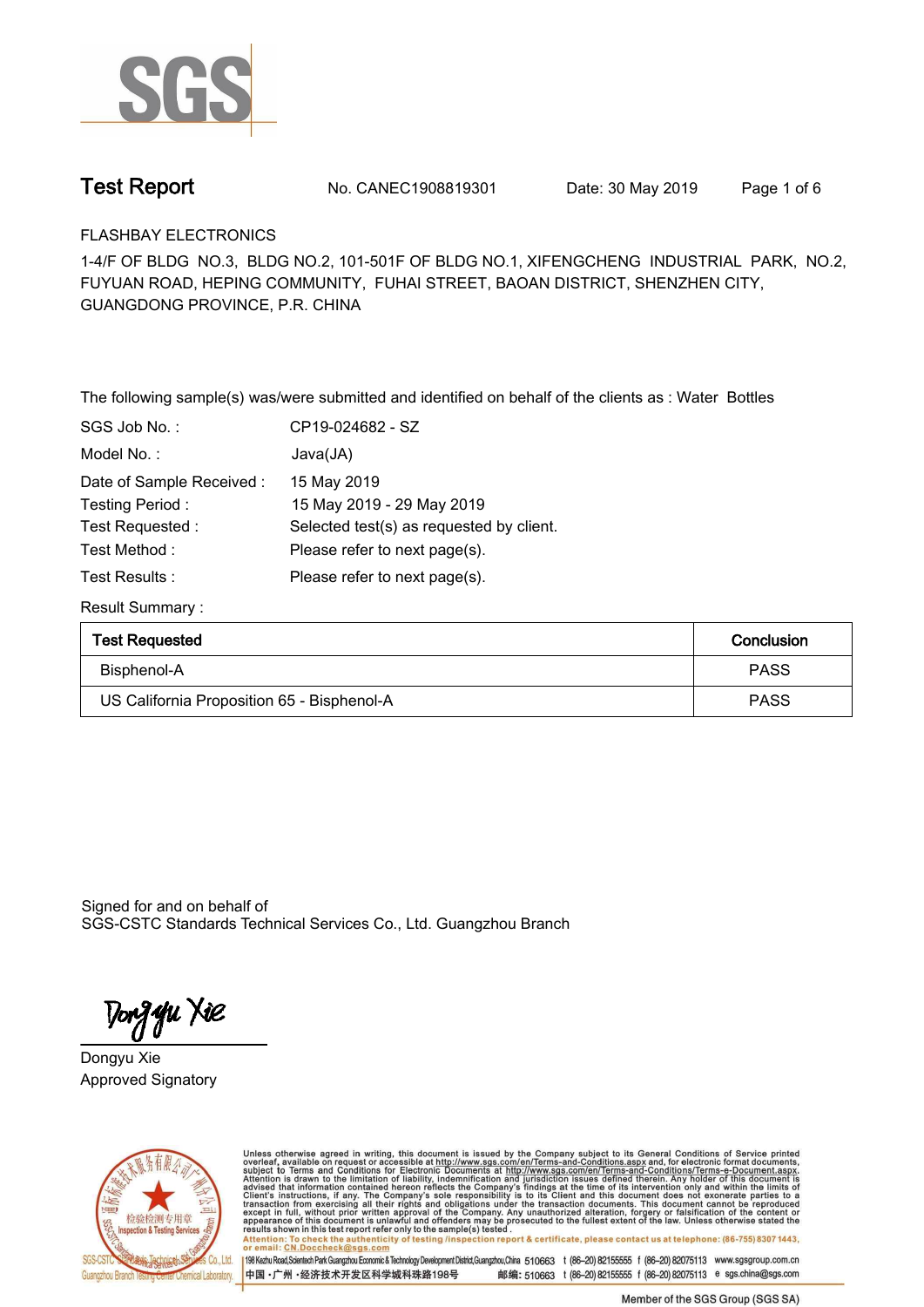

**Test Report. No. CANEC1908819301** Date: 30 May 2019 Page 2 of 6

**Test Results :.**

**Test Part Description :.**

| Specimen No.    | SGS Sample ID    | <b>Description</b>                |
|-----------------|------------------|-----------------------------------|
| SN <sub>1</sub> | CAN19-088193.001 | White plastic 1#                  |
| SN <sub>2</sub> | CAN19-088193.002 | Colorless translucent material 2# |
| SN <sub>3</sub> | CAN19-088193.003 | White material 3#                 |

**Remarks :**

- **(1) 1 mg/kg = 0.0001% (2) MDL = Method Detection Limit (3) ND = Not Detected ( < MDL )**
- **(4) "-" = Not Regulated**

## **Bisphenol-A.**

**Test Method :. With reference to Part II Section D2 of Testing Methods for Foodstuffs, Implements, Containers and Packaging, Toys, Detergents, JETRO, Japan External Trade Organization, 2009 (Dichloromethane extraction by ultrasonic bath). Analysis was performed by HPLC-MS..**

| <u>Test Item(s)</u>          | <u>Limit</u> | Unit  | <b>MDL</b> | 001         | <u>002</u>  |  |
|------------------------------|--------------|-------|------------|-------------|-------------|--|
| Total content of Bisphenol A | 0.1          | mg/kg | 0.1        | ND.         | ND          |  |
| Comment                      |              |       |            | <b>PASS</b> | <b>PASS</b> |  |

### **Notes :.**

**The limit was submitted by applicant..**

### **US California Proposition 65 - Bisphenol-A.**

**Test Method :. SGS In-house method (GZTC CHEM-TOP-075-02, with reference to US EPA Method 3550C:2007), analysis was performed by HPLC-MS..**

| <u>Test Item(s)</u> | <u>Limit</u> | <u>Unit</u> | <b>MDL</b> | <u>003</u>  |
|---------------------|--------------|-------------|------------|-------------|
| Bisphenol-A         | 3.0          | mg/kg 1.0   |            | ND          |
| Comment             |              |             |            | <b>PASS</b> |

**Notes :.**

**The maximum permissible limits are quoted from requirement as stated by settlement by Anthony Ferreiro vs Superior Communications Inc.; Wal-Mart Stores Inc.**

**The reference limit applied in testing is based on particular California Proposition 65 settlements that are** 



Unless otherwise agreed in writing, this document is issued by the Company subject to its General Conditions of Service printed overleaf, available on request or accessible at http://www.sgs.com/en/Terms-and-Conditions.asp Attention: To check the authenticity of testing /inspection report & certificate, please contact us at telephone: (86-755) 8307 1443, or email: CN.Doccheck@sgs.com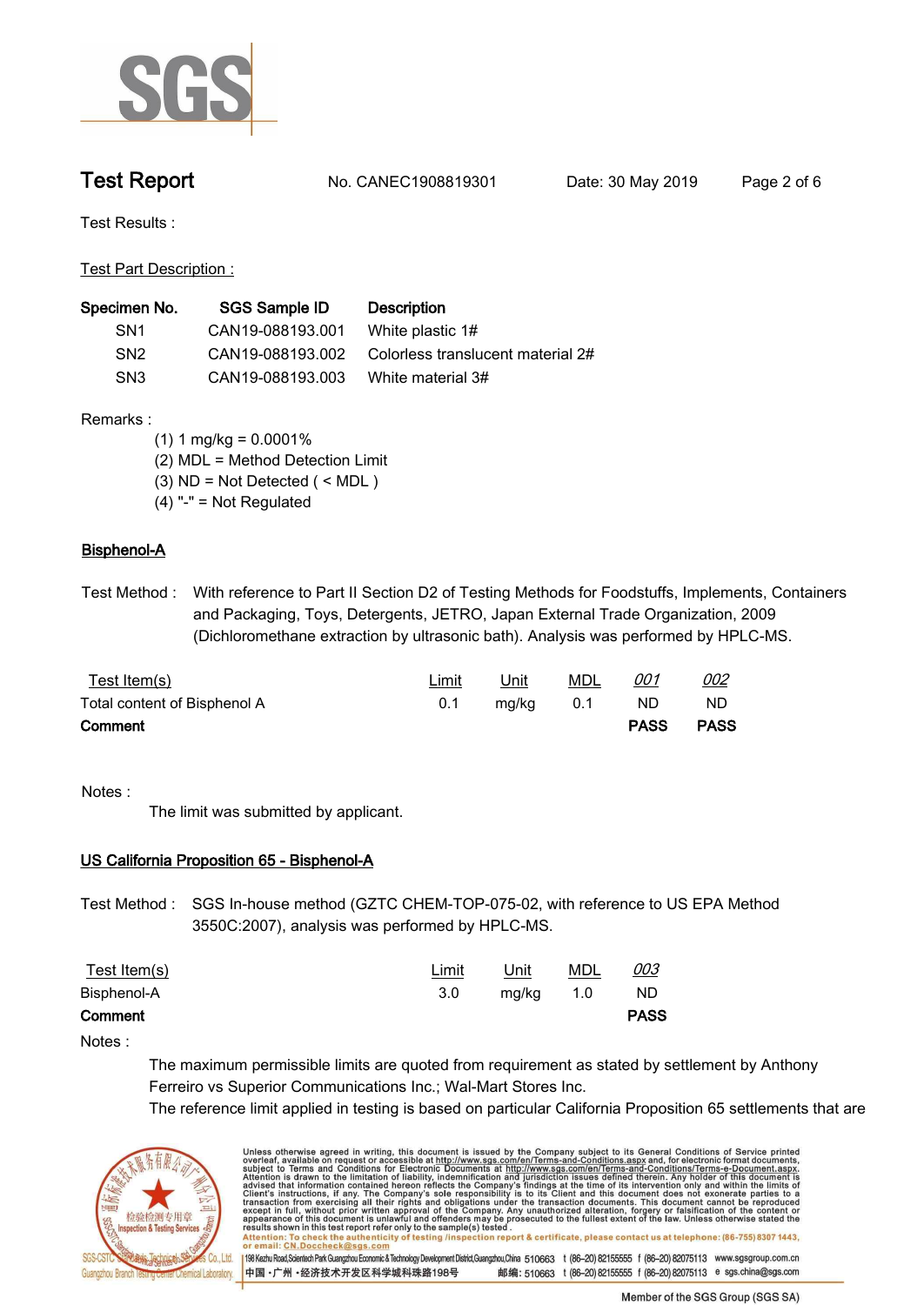

**Test Report. No. CANEC1908819301 Date: 30 May 2019. Page 3 of 6.**

**most similar to the tested product in the opinion of the lab. The testing in this report does not reflect a user's actual exposure to the tested chemical.** 

**A manufacturer or retailer that is not named in the referenced settlement is not bound by that settlement, and may choose to comply with California Proposition 65 by clearly informing the consumer of potential exposure..**



Unless otherwise agreed in writing, this document is issued by the Company subject to its General Conditions of Service printed<br>overleaf, available on request or accessible at http://www.sgs.com/en/Terms-and-Conditions.asp

Attention: To check the authenticity of testing /inspection report & certificate, please contact us at telephone: (86-755) 8307 1443,<br>or email: CN.Doccheck@sgs.com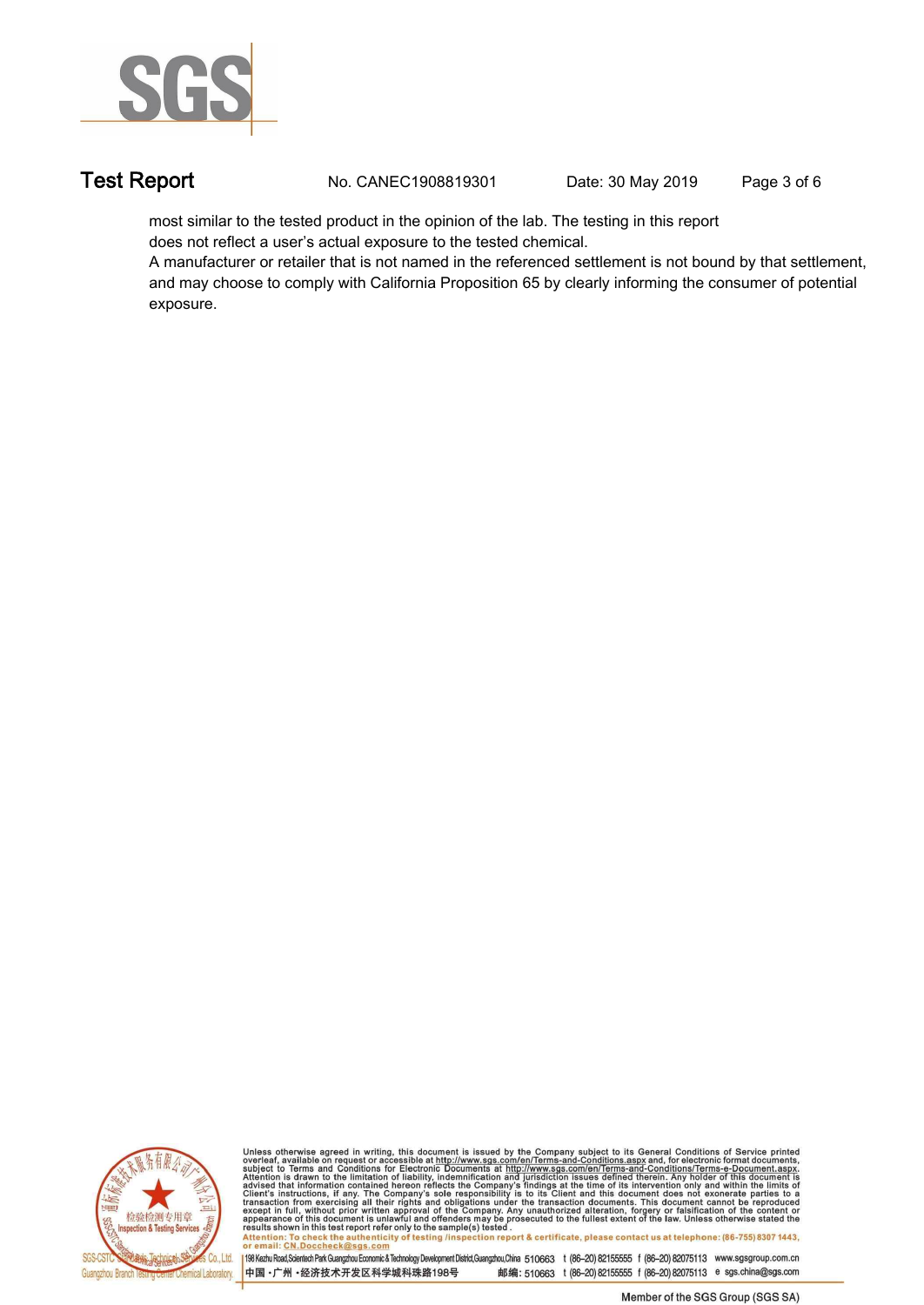

**Test Report. No. CANEC1908819301** Date: 30 May 2019 Page 4 of 6

**ATTACHMENTS BPA Testing Flow Chart**





Unless otherwise agreed in writing, this document is issued by the Company subject to its General Conditions of Service printed<br>overleaf, available on request or accessible at http://www.sgs.com/en/Terms-and-Conditions.asp results shown in this test report refer only to the sample(s) tested .<br>Attention: To check the authenticity of testing /inspection report & certificate, please contact us at telephone: (86-755) 8307 1443,<br>or email: <u>CN.Doc</u>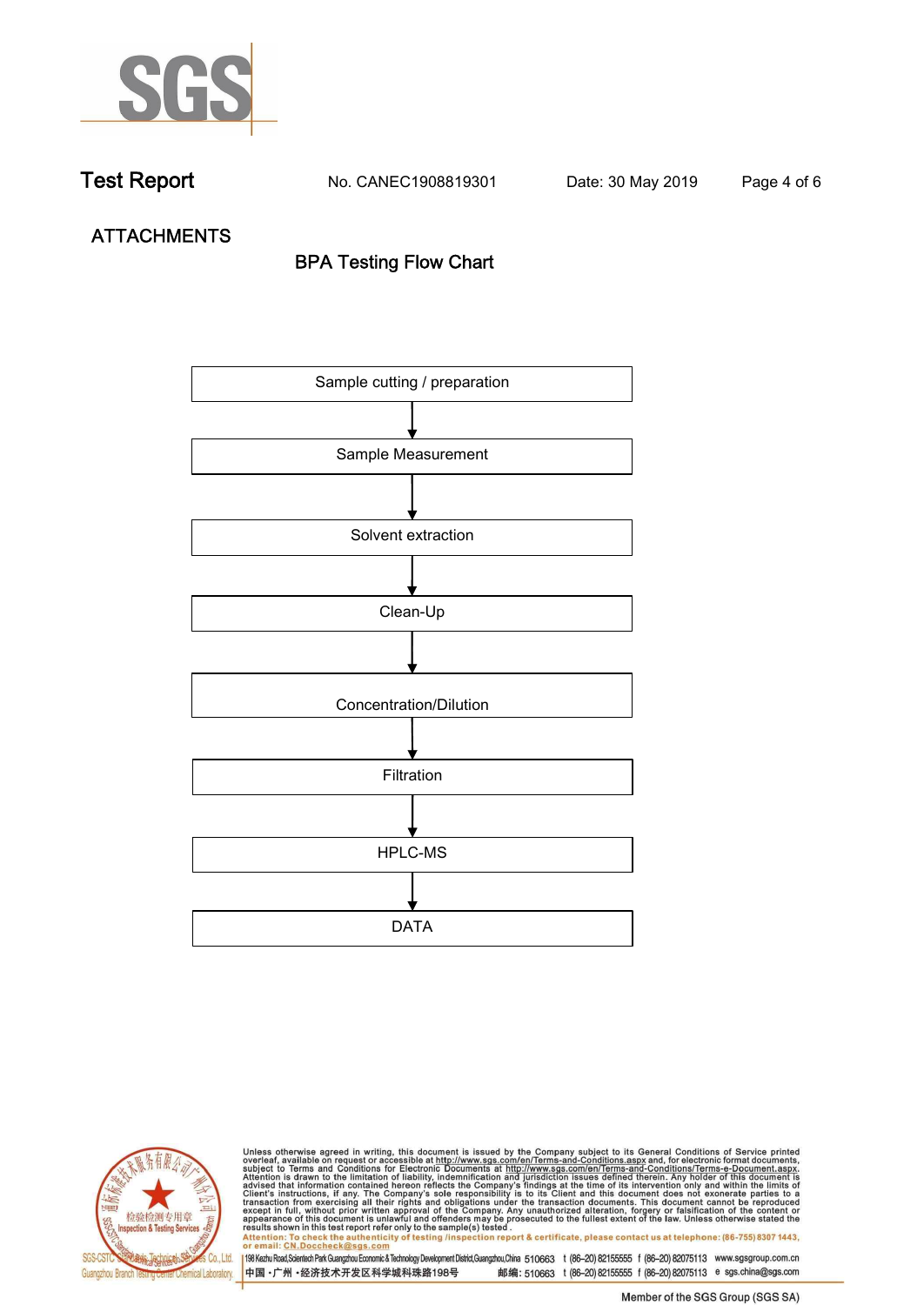

**Test Report. No. CANEC1908819301 Date: 30 May 2019. Page 5 of 6.**

**Sample photo:.**





Unless otherwise agreed in writing, this document is issued by the Company subject to its General Conditions of Service printed<br>overleaf, available on request or accessible at http://www.sgs.com/en/Terms-and-Conditions.as

results shown in this test report refer only to the sample(s) tested .<br>Attention: To check the authenticity of testing /inspection report & certificate, please contact us at telephone: (86-755) 8307 1443,<br>or email: <u>CN.Doc</u>